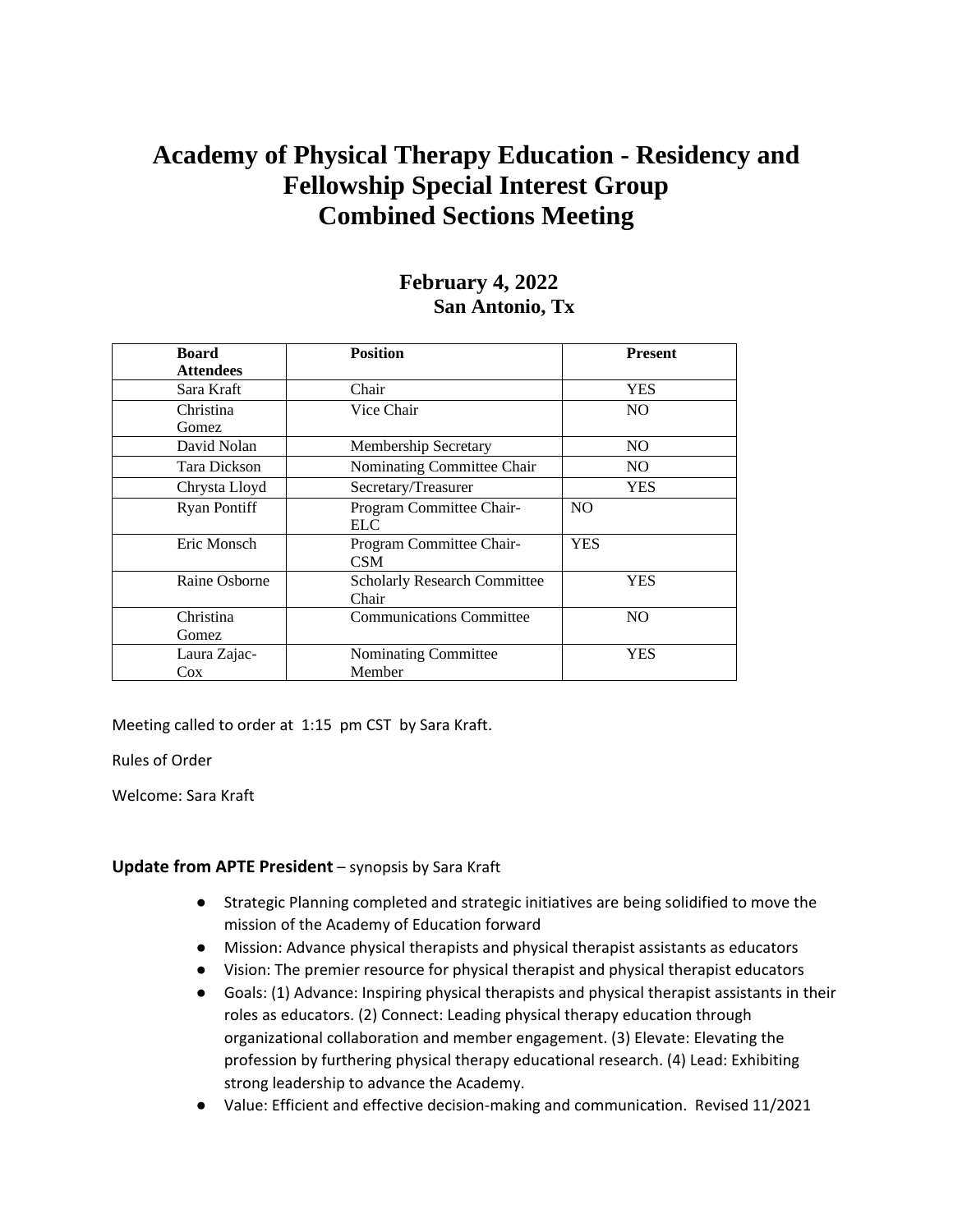● \*\*Business Meeting/Award Ceremony tonight from 6:30-9:30pm in Grand Hyatt Texas Salon D

**ABPTRFE Updates:** Jackie Osborne on behalf of Kendra Harrington

- Synopsis of report from PT HUB
- [https://www.dropbox.com/s/xbnug1m7km7j39i/RFE%20Updates%20CSM%202022.mp](https://www.dropbox.com/s/xbnug1m7km7j39i/RFE%20Updates%20CSM%202022.mp4?dl=0) [4?dl=0](https://www.dropbox.com/s/xbnug1m7km7j39i/RFE%20Updates%20CSM%202022.mp4?dl=0)

# **Officer reports**

**Chair** – Sara Kraft

**Vice Chair** – Christina Gomez- report given by Sara Kraft

- Huge thank you to all residency and fellowship programs that have donated resources to the RFESIG Think Tank Compendium!
- Accepting resources on an ongoing basis
- If you are interested in sharing resources that will help out new or established programs, please email us.
- RFEducationSIG@gmail.com

**Membership Secretary** – David Nolan- report given by Sara Kraft

- Current RFESIG membership is:
- APTE members are eligible for SIG membership
- Links provided in RFESIG Newsletter
	- Joint APTE
	- "Sign up Now" for RFESIG

### **Treasurer/Secretary** – Chrysta Lloyd

- o 2022 Budget: \$1000.00
- o Meeting minutes are posted to the APTE RFESIG web site

## **Committee Reports**

**Nominating Committee** – Sara Kraft on behalf of Tara Dickson

- Slate of Candidates for open positions (2-year terms):
	- Chair:
	- Secretary/Treasurer:
	- Nominating Committee Member:
- Nominations from the floor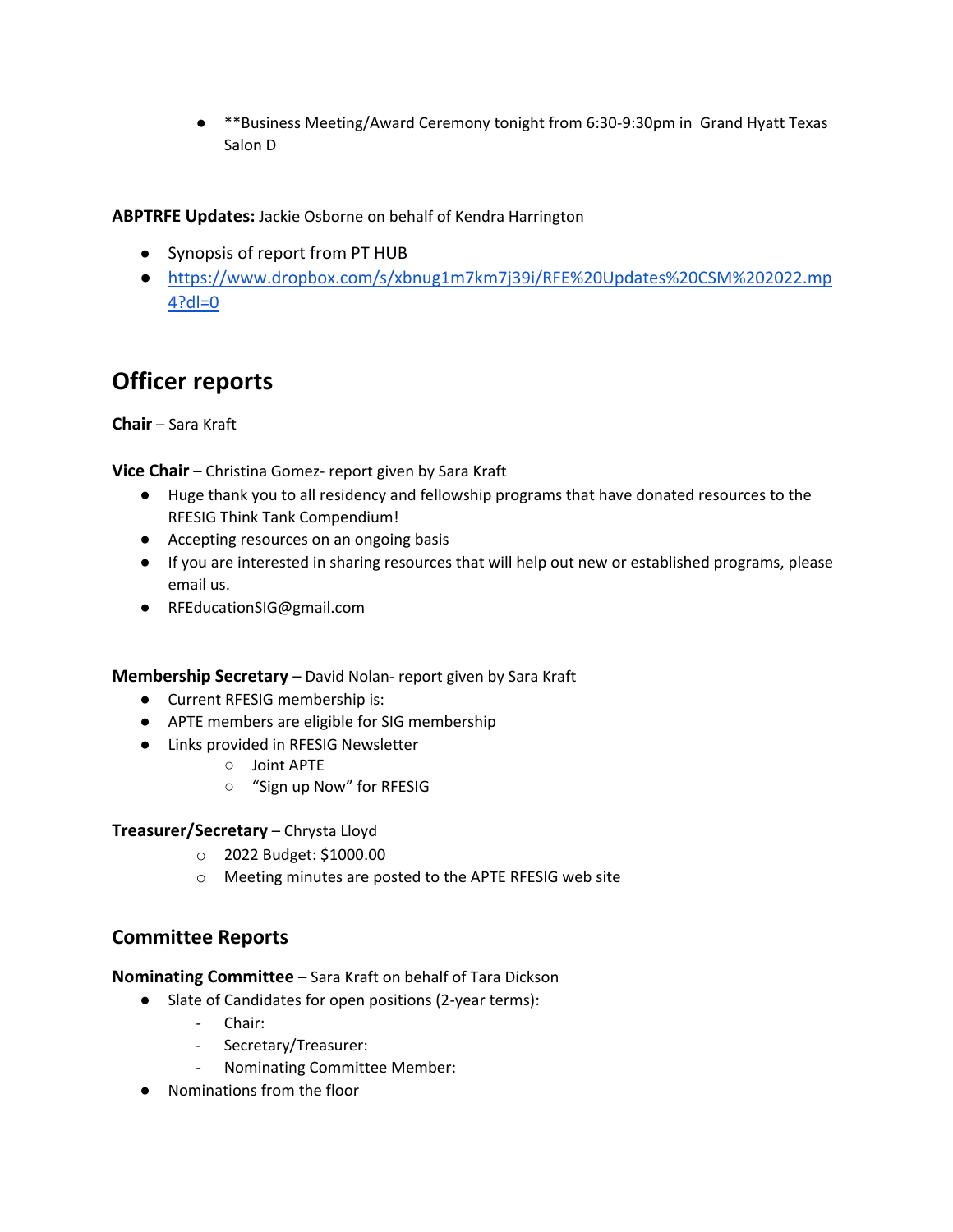- Qualifications for SIG Office:
	- Member of this SIG for at least one year prior to nomination deadline (so since December 1, 2020)
	- Chair and must have been continuous member for at least two years
	- Consent to serve
- We are also looking to fill our Communications Chair position
	- o An appointed position
	- o Does not require one year of prior membership
- **Scholarly/Research** Raine Osborne
	- Spotlight on RFE publications in RFE-SIG newsletter
	- RF Research Collaborative
	- Continued progress on APTE funded, Residency Excellence & Value (REV) study. Call for programs complete. Will be starting data collection soon.
	- Live session at ELC 2020 Now is the Time: A Call to Advance Residency & Fellowship Research
	- Make connections and begin making high impact research.
- **Communication** report given by Sara Kraft
	- o Current communication strategies
		- $\triangleright$  E-blasts
		- $\triangleright$  Quarterly newsletters
		- $\triangleright$  SIG website: [http://aptaeducation.org](http://aptaeducation.org/)
			- Demonstration of SIG website navigation followed by discussion on how to improve the ease of accessing the Think Tank documents, Podcasts and minutes.

Podcasts (published on the website)

- #1 Annual Continuous Improvement Report
- #2 RFESIG Think Tank Resources
- #3 COVID-19 resources and discussion (2-part series)
- Part 1. Matt Haberl, Kathleen Geist, Jim Moore & Linda Csiza
- Part 2. Elaine Lonnemann, Mark Shepherd & Cameron MacDonald
- #4 RFESIG business meeting at ELC

# **Member Discussion**

### **Mentor Program**

- Plan to provide a Short survey to mentors to get mentor category type data that mentees may be interested in.
- Create a contact list with the specialty area so participants can reach out to mentors regarding specific content
- Mentor resource directory with bio to post to the website
- Members were amenable this plan